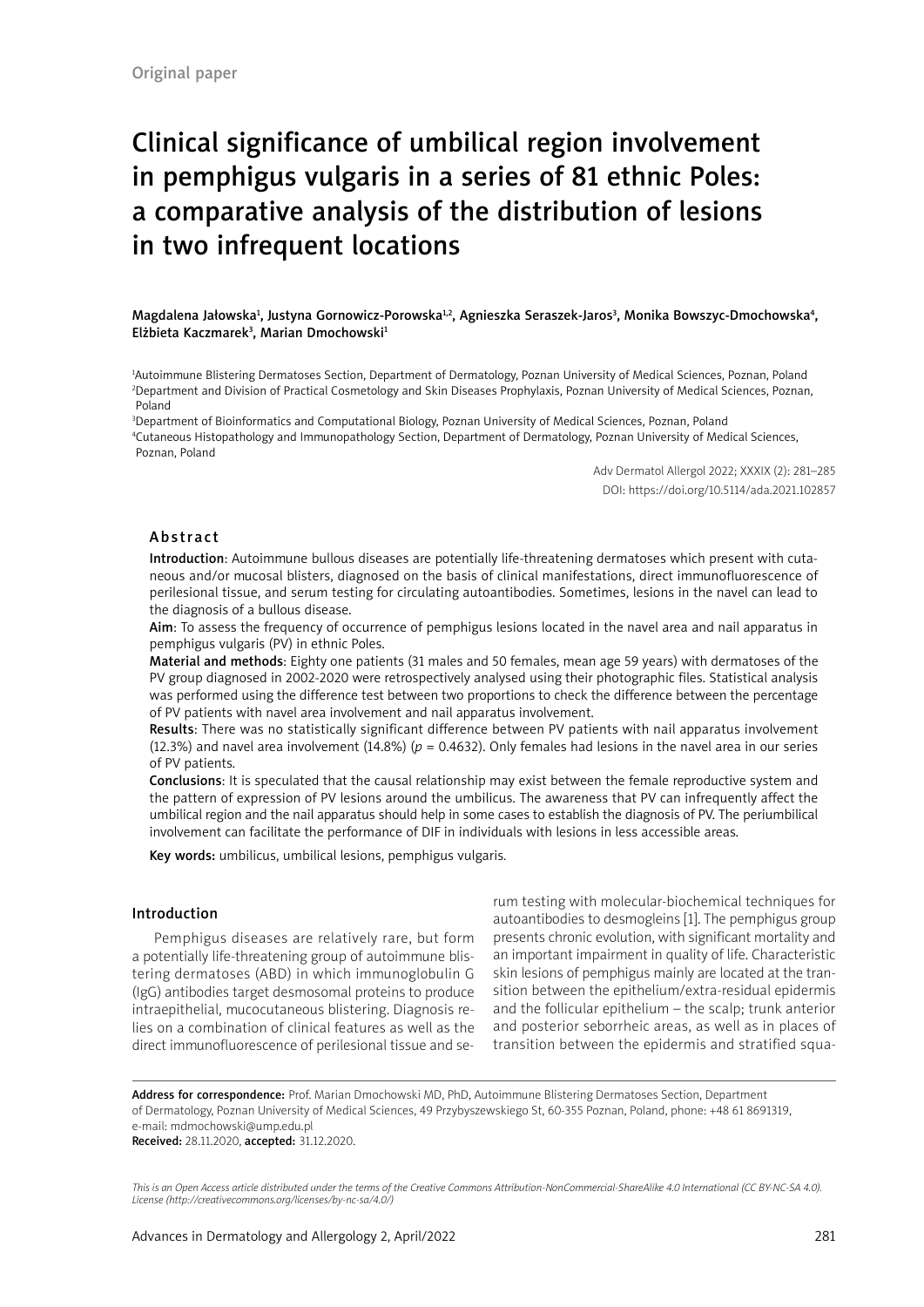mous epithelium of mucous membranes – around natural body orifices [2]. It is also suggested that the skin appendages (hair follicles, eccrine glands, nail apparatus) are affected by processes occurring in the course of pemphigus diseases [2]. It is believed that the nail involvement in pemphigus vulgaris (PV) is uncommon; however, literature data indicate the presence of lesions there in up to 22–30% of PV patients [3]. The temporal relationship with the occurrence of nail lesions in PV varies: it may be a part of the primary manifestation, accompany a relapse, or be a harbinger of its exacerbation. Moreover, it is suggested that the appearance of haemorrhagic nail eruptions in the course of PV, related to the severity of the disease, may be useful in the prognostic assessment of the patient's condition [4]. It is also interesting that nail apparatus involvement may be the only indicator of the disease process at the beginning of PV. The study of photographic archives from 2002–2017 in ethnic Poles conducted in a setting of a Central European university dermatology department and assessing exclusively nail apparatus changes showed that such lesions were present in just 13.4% of PV patients, namely they were less frequent than in other ethnicities [4].

The umbilicus (navel, belly button) is a scar on the abdomen caused by the removal of the umbilical cord from the newborn baby. It is the central relatively weak depression of the anterior abdominal wall opposite the disk between L3–L4 vertebrae or L4 vertebra [5]. It is an important aesthetic component of the body. Its abnormal appearance or absence may cause distress, may even be a source of grief and depression. Across cultures umbilicus has been not only a sign of youth and beauty, but also the source of sexual arousal epitomized by belly dancing. Extraordinarily, the comprehensive survey of belly-button lint conducted by Kruszelnicki of the University of Sydney, won the Ig Nobel Prize for Interdisciplinary Research [6]. Navel stones can even form there. The first known use of the word navel was before the  $12<sup>th</sup>$  century [7]. The word is often used in telling collocations, such as the navel of the world, navel-gazing. As such, an aesthetically pleasing umbilicus is regarded as necessary for an attractive abdomen. Navel fetishism or belly button fetishism is a partialism in which an individual is attracted to the human navel. In the 1960s or 1970s navel piercings have become quite common in Western societies in order to draw attention to the navel.

Umbilical lesions are rare but always require detailed diagnostics to rule out hidden malignancy [8] and should be diagnosed on careful clinical examination and histopathological evaluation. In some cases, the direct immunofluorescence (DIF) examination is of key importance. Umbilical lesions as a clinical manifestation of pemphigus have been reported very rarely so far, but already in the textbook of Grzybowski titled "Skin Diseases for Doctors and Students" from 1948, the navel was indicated as an important site of involvement in pemphigus vegetans (PVEG) [9].

The navel area as one of the predilection sites in PVEG is also described in the Japanese dermatological textbook for medical students [10]. Recognition of this presentation is relevant. The differential diagnosis should be made with pyogenic granuloma, erythema multiforme, psoriasis, impetigo, intestinal fistulae and metastatic nodules and others. Possible explanation for the presence of pemphigus lesions in umbilicus include expression of altered antigens, linked with embryonic structures such as the umbilical cord that would stimulate IgG autoimmunity against desmogleins [11].

## Aim

The aim of this study was to analyse the involvement of the umbilical region in PV in ethnic Poles and compare frequency of occurrence of pemphigus skin lesions located in the navel area and nail apparatus.

## Material and methods

The study was conducted in a setting of a Central European university dermatology department. Eighty one Slavic patients (50 females and 31 males, female to male ratio = 1.61) with diseases of the PV group having  $\lg G$ antibodies to DSG3 or both DSG3 and DSG1 were retrospectively analysed for the presence of umbilical and nail apparatus pemphigus lesions using photographic archives from 2002–2020. The study group consisted of 57 patients with mucocutaneous PV (MCPV), 17 with mucosal dominant PV (MPV), 3 patients with cutaneous PV (CPV), and 4 with PVEG. The age of the patients with pemphigus ranged from 31 to 90 years. The mean age was 59 years. The diagnoses were based on the combination of clinical data, and DIF of perilesional tissue also for evaluation of IgG4 deposits (Figure 1) having dew drops on spider web appearance [12] and IgG1 deposits, as well as mono-analyte ELISA with DSG1/3 (Euroimmun, Germany or MBL, Japan) or multi-analyte ELISA with envoplakin, type VII collagen, DSG1, DSG3, BP180, BP230 (Euroimmun, Germany) corroborated by the histopathological H+E examination.

#### Statistical analysis

Statistical analysis was performed using Statistica, version 13 (StatSoft, Inc., Tulsa, OK, USA). Statistical significance was  $\alpha$  = 0.05. A result was deemed statistically significant if  $p < \alpha$ . The difference test between two proportions was used to check the difference between the percentage of PV patients with navel area involvement and nail apparatus involvement.

## Results

The nail apparatus involvement was found in 10 of 81 PV patients (12.3%). Skin lesions in the navel area were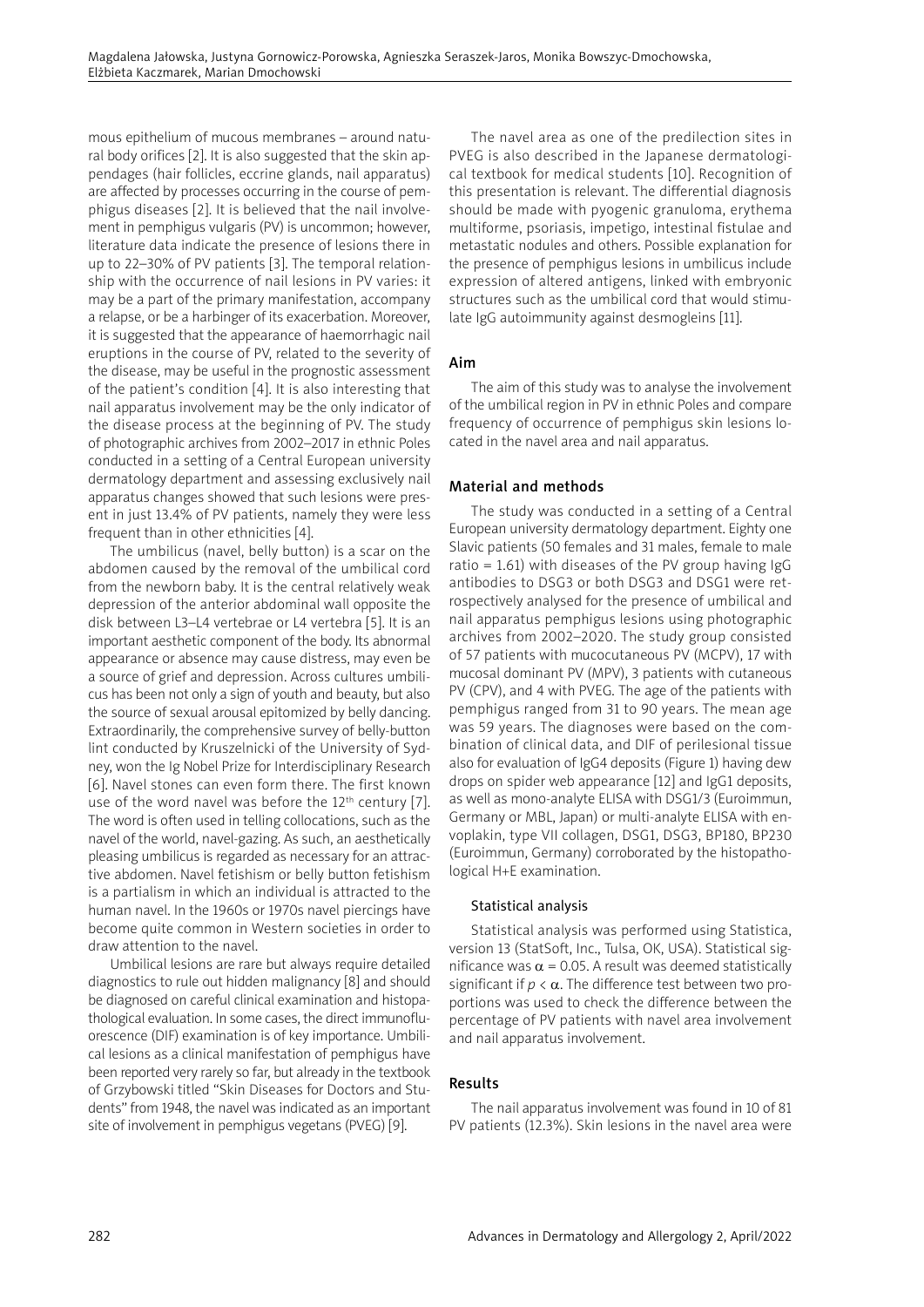

Figure 1. A 63-year-old female with mucocutaneous pemphigus vulgaris affecting also the umbilical region (A). Direct immunofluorescence of perilesional skin around the navel showed pemphigus intercellular IgG4 (+++) deposits having dew drops on spider web appearance (B) and C3 (+) deposits. Multi-analyte ELISA revealed elevated levels of IgG serum anti-DSG1 (1.8) and anti-DSG3 (5.46) antibodies (cut-off values below 1.0). The lesions on the trunk were surgically removed without any clinical suspicion of pemphigus vulgaris and sent for histopathological H+E examination. The pathologist reported that the picture suggested pemphigus and only then the patient was referred to a dermatologist dealing with autoimmune blistering dermatoses

present in 12 of 81 PV patients (14.8%) and their assessment, limited by our study design involving an analysis of just photographic files, was described here. Only females (10 with MCPV, 1 with MPV and 1 with PVEG) had lesions in the navel area (Figure 1). There was no significant difference between PV patients with nail apparatus involvement and navel area involvement ( $p = 0.4632$ ). One young female patient with MPV presented with just a single cutaneous lesion in the umbilical region, and the biopsy for DIF was taken from that area. Initially, the patient had erosions on the oral mucosa, and neither the patient nor the family practitioner were aware that it is the same disease. One middle-aged female patient with MCPV exhibited lesions both around the navel and in the nail apparatus.

#### Discussion

Skin lesions around the umbilical region always require a detailed differential diagnosis. Differentiation should take into account not only infectious diseases, neoplastic diseases, inflammatory diseases including psoriasis, allergic diseases and others, but also autoimmune bullous diseases. In the case of lesions in the navel area, it is extremely rare to think of blistering diseases, pregnant/lactating females are the exception. In pemphigoid gestationis (PG), skin lesions typically develop on the abdomen. Blisters characteristically occur in the umbilical region and later spread to the rest of the body. The first immune response in PG occurs within the placenta because placental trophoblasts and amniochorionic stromal cells show an abnormal expression of major histocompatibility complex (MHC) class II antigen [13]. It is striking that only females with PV had lesions in the navel area in our study. This observation may be just fortuitous as our study was designed to analyse retrospectively photographic archives merely in a single tertiary referral centre, but we are tempted to speculate that the causal relationship may exist between the female reproductive system and the pattern of expression of PV lesions around the umbilicus. The microchimerism may underlie this connection. Those assumptions require further analysis ideally on different series of PV patients using a multicentre approach.

Some publications state that the umbilical area is a predilection site for patients with a "classical" variety of bullous pemphigoid (BP) [14]. Schmidt *et al*. described BP with the skin lesions limited only to the umbilical region [15]. Sometimes lesions in this cutaneous location may appear initially in ABD and therefore the umbilical area is diagnostically valuable. This peculiar presentation in pemphigus, not yet completely elucidated, has been rarely reported in the literature. Umbilical region involvement in patients with pemphigus was assessed in a limited study totalling just 10 patients [16]. A possible explanation may be the presence of either novel epitopes or an association with embryonic or scar tissue located in the umbilical-cord region [16]. Erythema, erosions, crusts and vegetating skin lesions were the main clinical features of pemphigus of the umbilical region. Such skin lesions around the navel most often suggest a nickelrelated allergic contact dermatitis (ACD). The development of an itchy eczematous eruption near the umbilicus is almost pathognomonic for contact dermatitis to nickel. There are two reports in the literature which suggest that nickel can induce pemphigus-type lesions [17, 18]. Th17 lymphocytes which are involved in the pathogenesis of both ACD and pemphigus may be responsible for this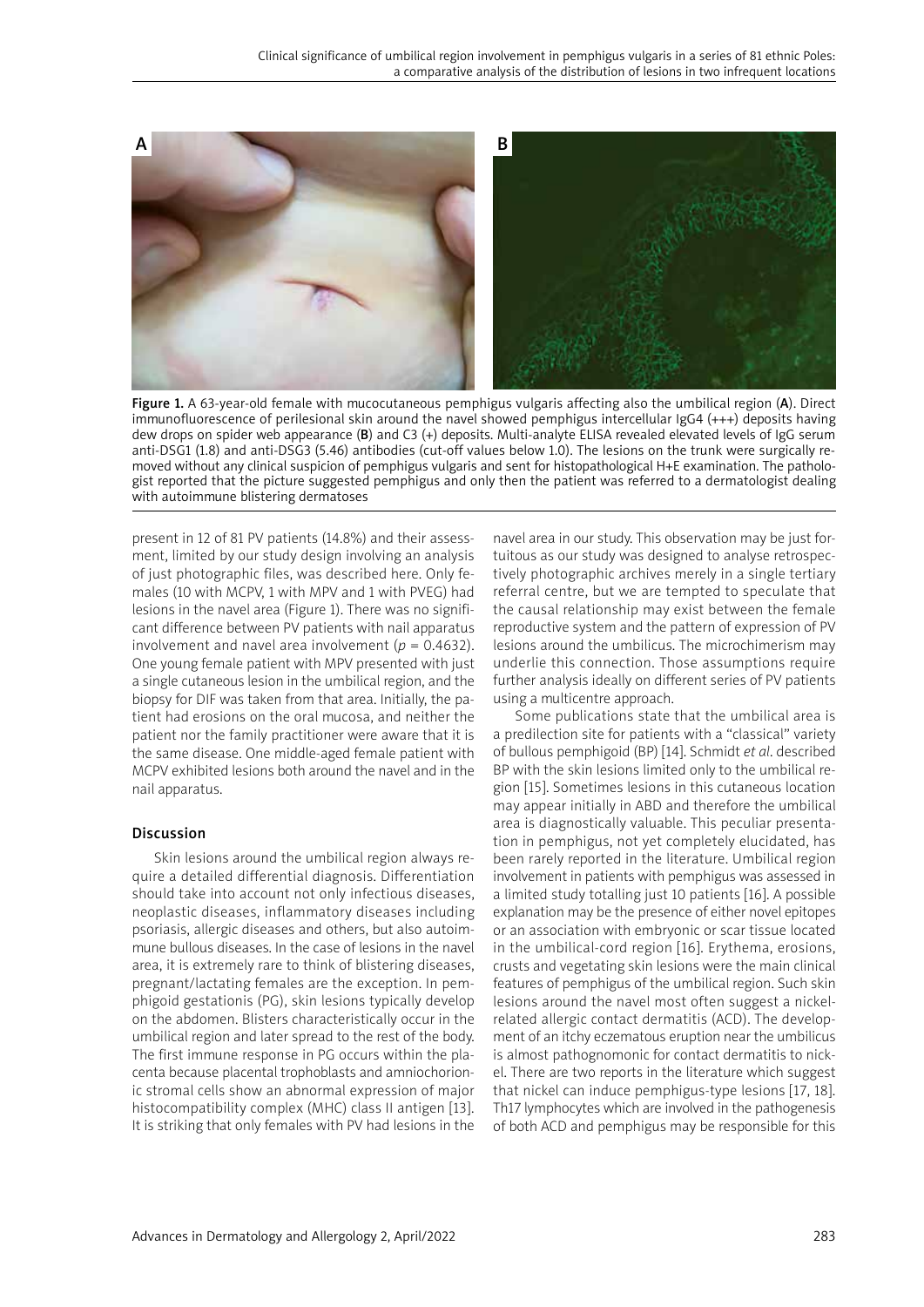process. Indications for involvement of Th17 in human skin allergy were reported for the first time by detection of IL-17 mRNA in skin lesions from nickel allergic patients and in skin-derived nickel specific T cells [19]. In several human studies, T-cell-clones could be isolated from eczema biopsies, and high IL-17 levels were observed after challenge with an allergen [19]. A crucial role of Th17 in ACD is recruitment of neutrophils, activation of fibrocytes and macrophages. The indications for the participation of Th17 in the development of ACD are supported by data from IL-17 deficient mice with reduced contact hypersensitivity reactions that could be restored after transplantation of wild type CD4+T cells [20]. Also PV patients had higher serum levels of inflammatory Th1/Th17 cytokines (IFN-g, IL-17, and IL-23) than in controls [21]. Psoriasis is also a disease with an autoimmune background, in which Th17 cells and IL-17 are important for pathogenesis. Of note, psoriatic lesions are very often located around the navel. Furthermore, it was reported that there are female DIF-proven dermatitis herpetiformis (DH) sufferers in whom a coexistent ACD to nickel as detected by epicutaneous patch tests with 5% nickel sulfate hexahydrate in Vaseline can be found [22]. It was speculated there that IL-6, a pleiotropic cytokine, can link pathogenesis of ACD to nickel and DH. According to our clinical-laboratory-research experience, DH can affect the navel area undergoing a prolonged microtrauma by a waist belt. Thus, the navel involvement in a plethora of apparently diverse dermatoses may simply reflect the fact that they share pathological traits.

Another reason for the appearance of skin lesions around the navel could be a Koebner phenomenon (KP) defined as the appearance of new blisters or erosions days after the skin damage by the ACD. There have been few case reports of new pemphigus lesions developing at the sites of surgical procedures and burns. Daneshpazhooh *et al.* presented a patient who developed new pemphigus lesions in the umbilical region following umbilical-urachal surgery [23]. The pathogenesis of KP in PV is unknown and probably involves a multifactorial interaction [23]. Early development of blisters (during the first days) may be considered to be mediated by proinflammatory mediators, released in a nonspecific manner following injuries, through non-antigen-specific mechanisms by modulating C3, plasminogen activator, and plasminogen activator inhibitor expression [24]. These elevated cytokines may act as facilitators in the already pemphigus-prone skin [23]. Moreover, a disruption of the skin's intactness has been suggested to allow for the exposure of pemphigus antigens, sufficient to react with lower titres of circulating antibodies that do not cause the disease in the absence of skin damage [23]. In the literature, we find just a few descriptions of skin lesions around the navel in paraneoplastic pemphigus [25, 26] and a peculiar presentation of PVEG in the umbilicus [27, 28].

Uruguayan authors described a case of pemphigus in a 2-year-old child with maximum lesion areas in the umbilical region, in limbs and genitals [29]. Umbilical pemphigus can be a rare clinical presentation of fogo selvagem, an endemic form of pemphigus foliaceus; it is characterized by erosions or vegetating lesions on the umbilicus, resembling intestinal fistula or pyogenic granuloma [30].

Prospective analysis of an astonishingly high number of 1209 patients diagnosed and followed at the Pemphigus Research Unit, Tehran University for Medical Sciences, from 1984 to 2003 was published [31]. The initial localization of the lesions were oral in 750 patients (62%), limited to the scalp 161 (13%), umbilical in 38 (3%), and generalized in 36 (3%) cases. In our study in ethnic Poles, skin lesions in the navel area occurred in 14.8% of PV patients at the time of presentation. Our comparative study indicates that both nail and umbilical areas are rarely affected in PV in ethnic Poles; yet the presence of lesions in those locations may be a hint [4] suggesting the proper diagnosis at the clinical level. Importantly, the periumbilical biopsy for DIF (Figure 1), the crucial procedure for in-depth diagnosing of pemphigus, can be more easily taken compared to mucous membranes or scalp. Finally, despite being infrequent, PV lesions around umbilicus and in the nail apparatus can drastically reduce the sensual-sexual wellbeing of the patients. Physicians attending PV patients should be aware of those psychological disturbances that may be aggravated by patients' feeling that their bodies are not as attractive as those promoted by aggressive advertising campaigns in the media.

# Conclusions

It is speculated that the causal relationship may exist between the female reproductive system and the pattern of expression of PV lesions around the umbilicus. The diseases of the PV group of dermatoses should be kept in mind in the differential diagnosis at the clinical level of skin lesions in the umbilical region. In patients showing periumbilical lesions thorough immunopathological examinations as a part of differentiating laboratory work-up may be required for the definitive PV diagnosis. The periumbilical involvement can facilitate the performance of DIF in individuals having also lesions in less accessible areas. Subsequent proper management of PV should be also aimed at dealing with any psychological anxieties that may arise as a result of the umbilical region involvement even if the patient does not explicitly express such worries.

# Acknowledgments

A part of this study was presented at the Online Conference "Kontrowersje w dermatologii 2020/Controversies in Dermatology 2020" by Monika Bowszyc